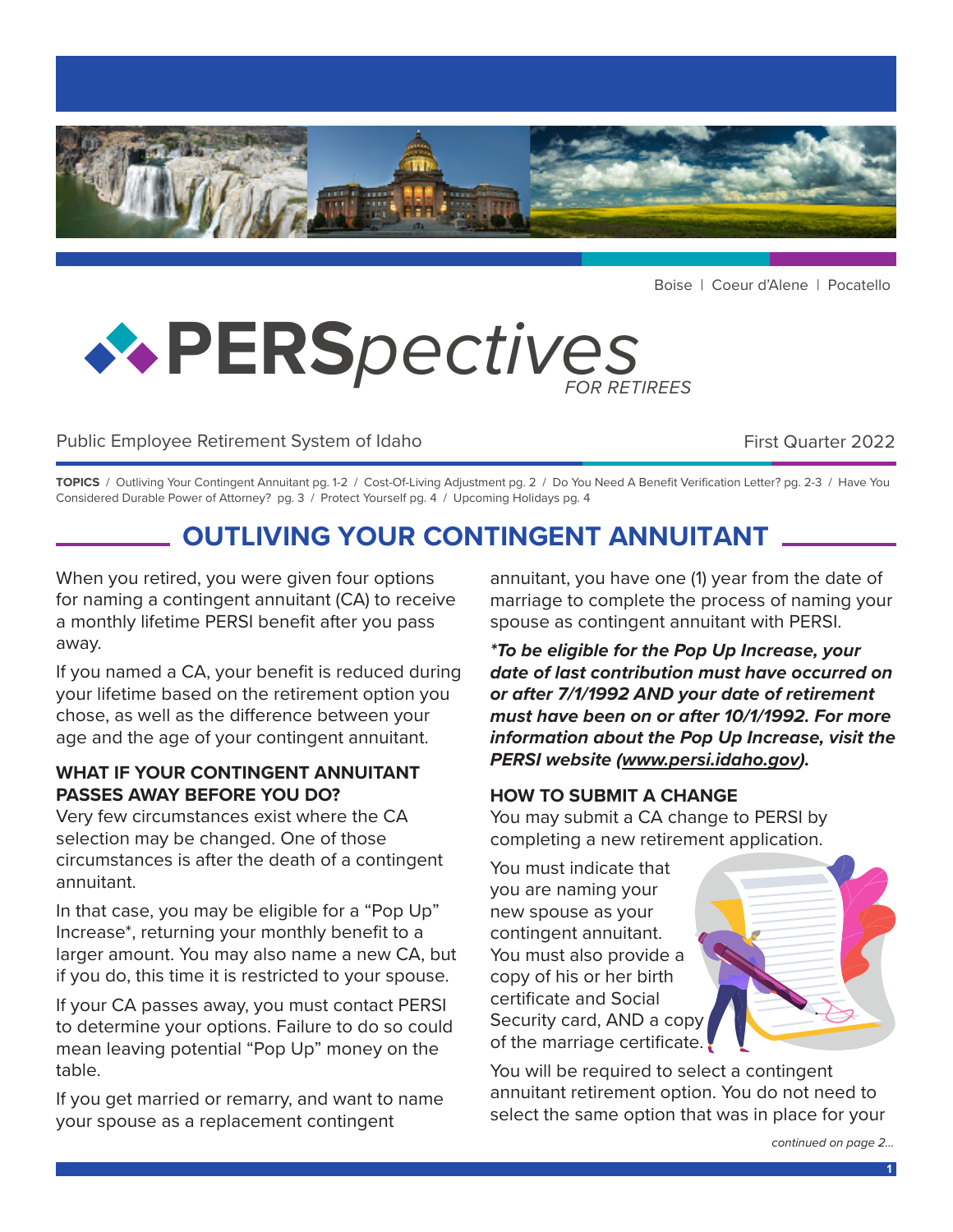

*...continued from page 1*

deceased CA. All signatures on the retirement application must be notarized.

After PERSI receives the new retirement application, a 90-day waiting period is required before the change goes into effect.

#### **CHANGES TO YOUR BENEFIT AMOUNT**

If you named a contingent annuitant when you initially retired, your benefit was reduced so a benefit payment would continue going to your CA after your death.

If your retirement date was October 1, 1992, or later, and your date of last contribution was July 1, 1992, or later, your benefit "Popped Up" to the

regular retirement allowance when your CA predeceased you.

The new amount was equal to what would have been in effect on the date of your CA's death if you had not chosen to name a contingent annuitant when you retired.



Your benefit will include all cost-of-living adjustments (COLAs) since your initial retirement date.

Your benefit will continue at the higher rate until the new CA becomes effective 90 days after PERSI receives your new retirement application.

When the new spousal CA goes into effect, your benefit will be recalculated based on the retirement option you selected and the difference between your age and that of your new contingent annuitant.

If you have any questions about changing your contingent annuitant, contact PERSI at 208-334-3365 or 1-800-451-8228.

# **COST-OF-LIVING ADJUSTMENT**

The cost-of-living adjustment (COLA) recommended by the PERSI Retirement Board in December 2021 became effective March 1, 2022.

In accordance with Idaho Statute 59-1355(7), if by the forty-fifth (45) day of any regular legislative session, the legislature has not adopted a concurrent resolution rejecting or amending the proposed adjustment of the board… such action on the part of the legislature shall constitute legislative approval of the Board's recommendations.

As no concurrent resolution was adopted by the legislature within the forty-five day period, the Board recommended COLA took effect March 1, 2022.

PERSI retirees eligible for the fiscal year 2022 COLA, received a benefit change notice informing them of the adjustment – a legislativelymandated 1% and 2.5% discretionary COLA.

If you have questions, call the PERSI Answer Center at 208-334-3365 or 1-800-451-8228.

# **DO YOU NEED A BENEFIT VERIFICATION LETTER?**

Do you need a letter from PERSI to prove that you are receiving a lifetime monthly benefit?

For example, do you need to provide a lender or a rental agency showing your gross benefit amount? You have the following options:

- If you are registered in myPERSI, from the "Account Detail" page you may download and print your own letter, by clicking the button that says "Create Benefit Verification Letter".
- Call the PERSI Answer Center and request a letter be mailed to you. We will print the letter for you and mail through US Mail.

• Stop by a local PERSI office (Boise, Pocatello,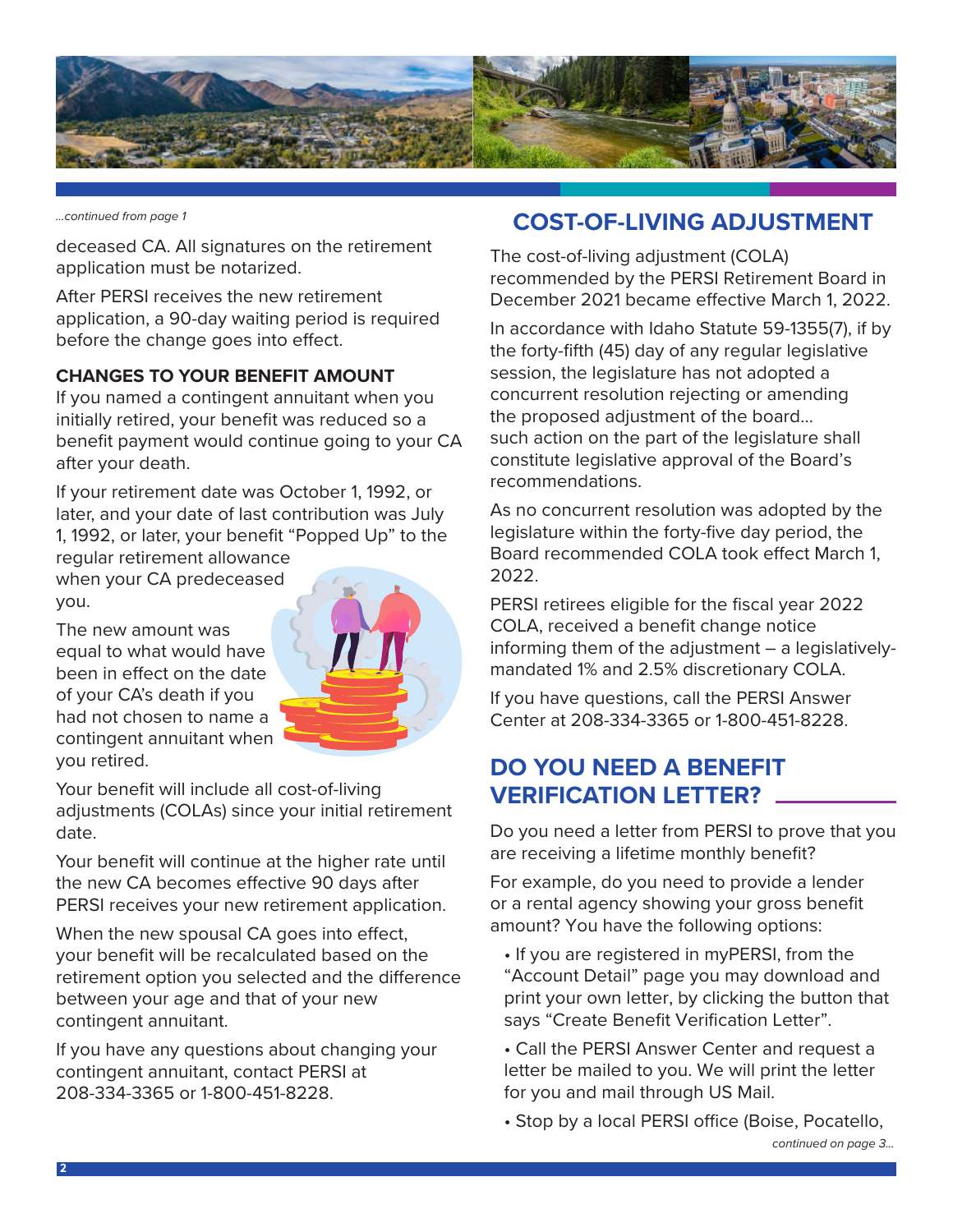

*...continued from page 1*

or Coeur d'Alene) and show your ID – we will print you a copy.

• If you would like to give a third-party permission to receive a one-time release of your information, you may access the "Third-Party Verification Request" form from the PERSI website. With your signature, you may authorize PERSI provide the letter directly to the thirdparty.

Please understand that PERSI staff cannot email you financial information unless you have a verified myPERSI account registered with your email address as your username. Make sure to prepare ahead of time!

If you have questions, call the PERSI Answer Center at 208-334-3365 or 1-800-451-8228.

# **HAVE YOU CONDSIDERED A DURABLE POWER OF ATTORNEY?**

There are many types of power of attorney (POA) and there are multiple reasons to use a power of attorney.

You may want to consider having one in place, because you never know when an emergency may happen and a power of attorney may be needed. By having a POA in place, you can permit another person to perform specific legal acts on your behalf.

For PERSI purposes, the **PERSI Durable Limited Power of Attorney** form  $-$  lets you assign someone else (your Attorney-in-Fact) the right to make decisions and to take actions regarding your account(s). *The PERSI Durable Limited Power of Attorney form is limited to PERSI matters only.* 

Select someone you trust to serve your best interests and wishes as your Attorney-in-Fact. The Attorney-in-Fact's authority will continue until your death, unless you revoke the power of attorney or your Attorney-in-Fact resigns.

#### *If you choose to revoke a PERSI Durable Limited Power of Attorney, you must do so in writing to PERSI.*

You may change your designated Attorney-in-Fact at any time by completing a new PERSI Durable Limited Power of Attorney form and submitting it to PERSI.

This form provides for the designation of one (1) Attorney-in-Fact. If you wish to name more than one (1) Attorney-in-Fact, you may name a Co-Attorney-in-Fact in the Additional Special Instructions section on the form. Co-Attorneys-in-Fact can act alone UNLESS you require them to act together in the Additional Special Instructions section.

PERSI provides this form as a convenience to members. If you do not provide an effective date in the Additional Special Instruction section, your Attorney-in-Fact is authorized to act on your behalf IMMEDIATELY after PERSI receives your properly completed, signed, and notarized form.

Also, you do not need to be incapacitated for the Attorney-in-Fact to act pursuant to the PERSI Durable Limited Power of Attorney. This is a durable power of attorney, meaning it remains valid notwithstanding your subsequent disability or incapacity.

If you have a power of attorney other than the PERSI Durable Limited Power of Attorney form, PERSI will accept it, provided that it meets all legal requirements. As with the PERSI Durable Limited Power of Attorney, a revocation must be supplied in writing.

If you have questions, please call the PERSI Answer Center 1-800-451-8228 or 208-334-3365.

To review this form, go to: [https://www.persi.idaho.gov/docs/forms/RS113.](https://www.persi.idaho.gov/docs/forms/RS113.pdf) [pdf](https://www.persi.idaho.gov/docs/forms/RS113.pdf)